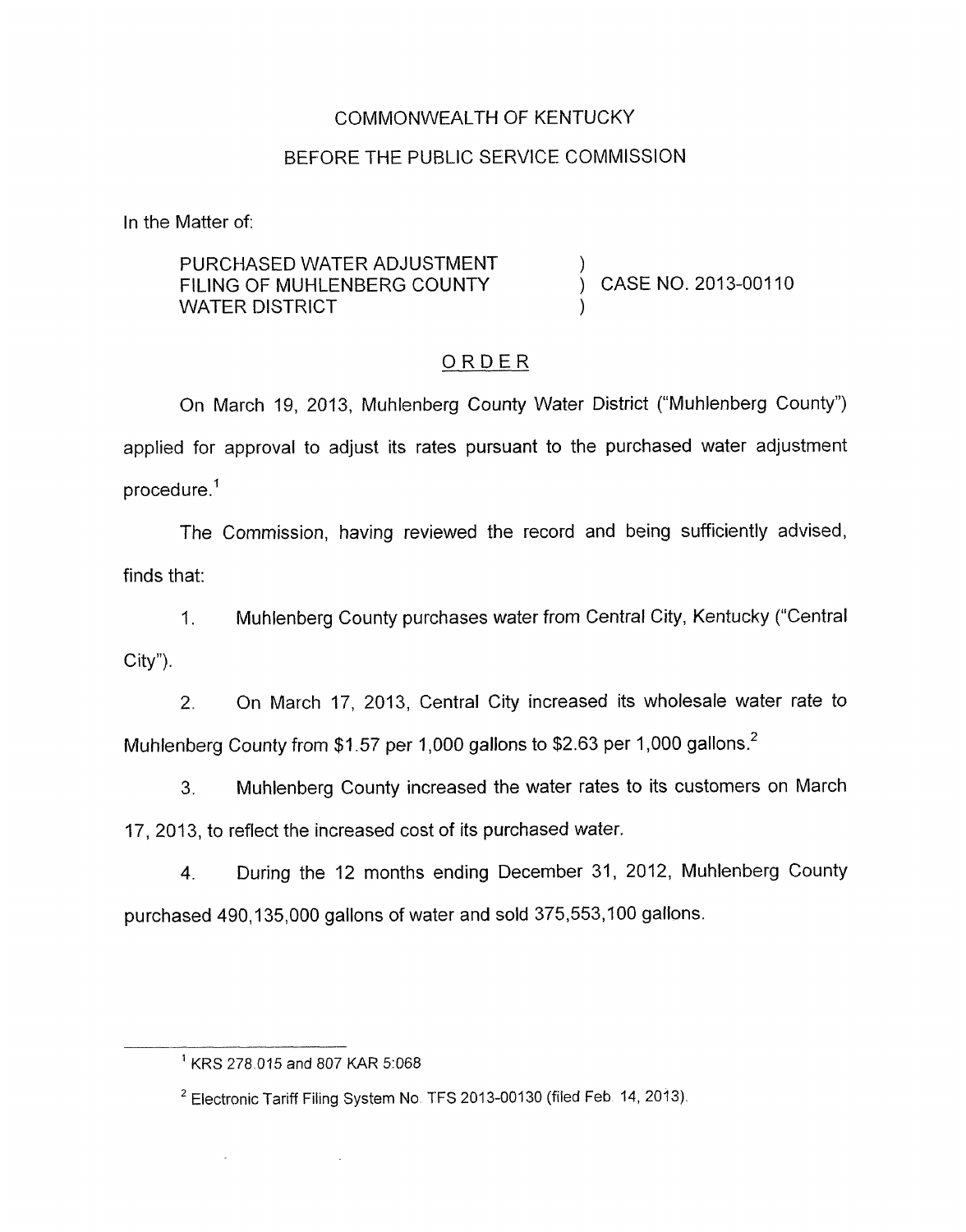*5.* The increase in the cost of purchased water is \$519,544.05, resulting in a purchased water adjustment of \$1.39 per 1,000 gallons.

6. The purchased water adjustment of \$1.39 per 1,000 gallons, as calculated in Appendix A to this Order, is fair, just, and reasonable and should be approved.

*7.* Muhlenberg County's proposed rates, which are set forth in Appendix 6, are fair, just, and reasonable.

IT IS THEREFORE ORDERED that:

1. Muhlenberg County's proposed water adjustment of \$1.39 per 1,000 gallons is approved for water service rendered on and after March 17, 2013.

2. Muhlenberg County's proposed rates are approved

3. Muhlenberg County's tariff sheets, submitted with its application, are approved as filed.

By the Commission



ATTEST:

Stephanie Piell 6 graf Dera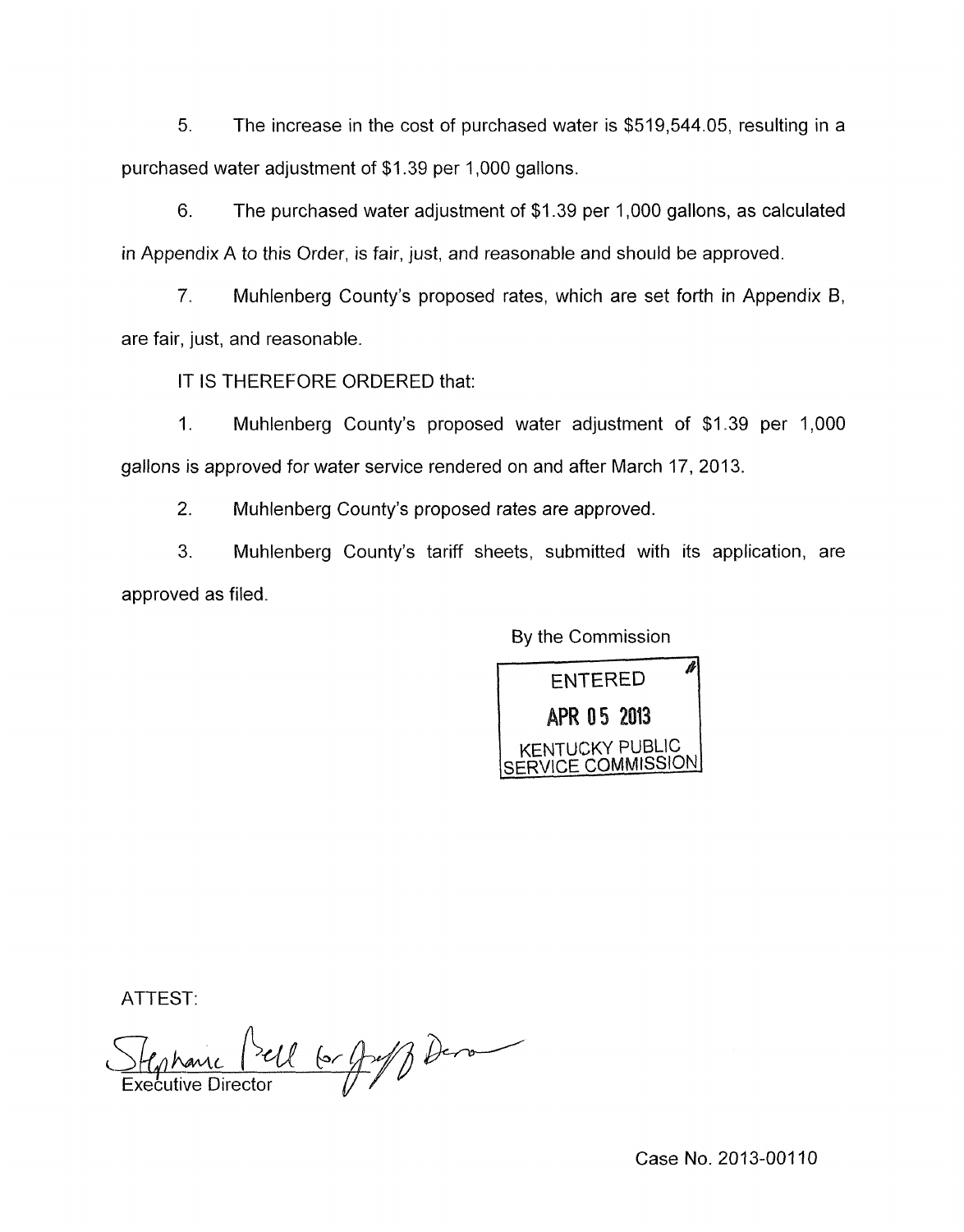## APPENDIX A

# APPENDIX TO AN ORDER OF THE KENTUCKY PUBLIC SERVICE<br>COMMISSION IN CASE NO. 2013-00110 DATED APR 0 5 2013 COMMISSION IN CASE NO. 2013-00110 DATED

|                                                                     | New Rate                                    | <b>Base Rate</b>                            |
|---------------------------------------------------------------------|---------------------------------------------|---------------------------------------------|
| <b>Muhlenberg County</b><br>Purchases in gallons<br>Volumetric rate | 490,135,000<br>2.63/1,000<br>\$1,289,055.05 | 490,135,000<br>\$1.57/1,000<br>\$769,511.95 |
| Increased water cost                                                |                                             | \$519,543.10                                |
| Increased water cost<br>Divided by gallons sold/1,000               | \$                                          | \$519,543.10<br>375,553,100<br>1.383        |
| Purchased water adjustment factor                                   |                                             | \$1.39 Per 1,000 Gallons                    |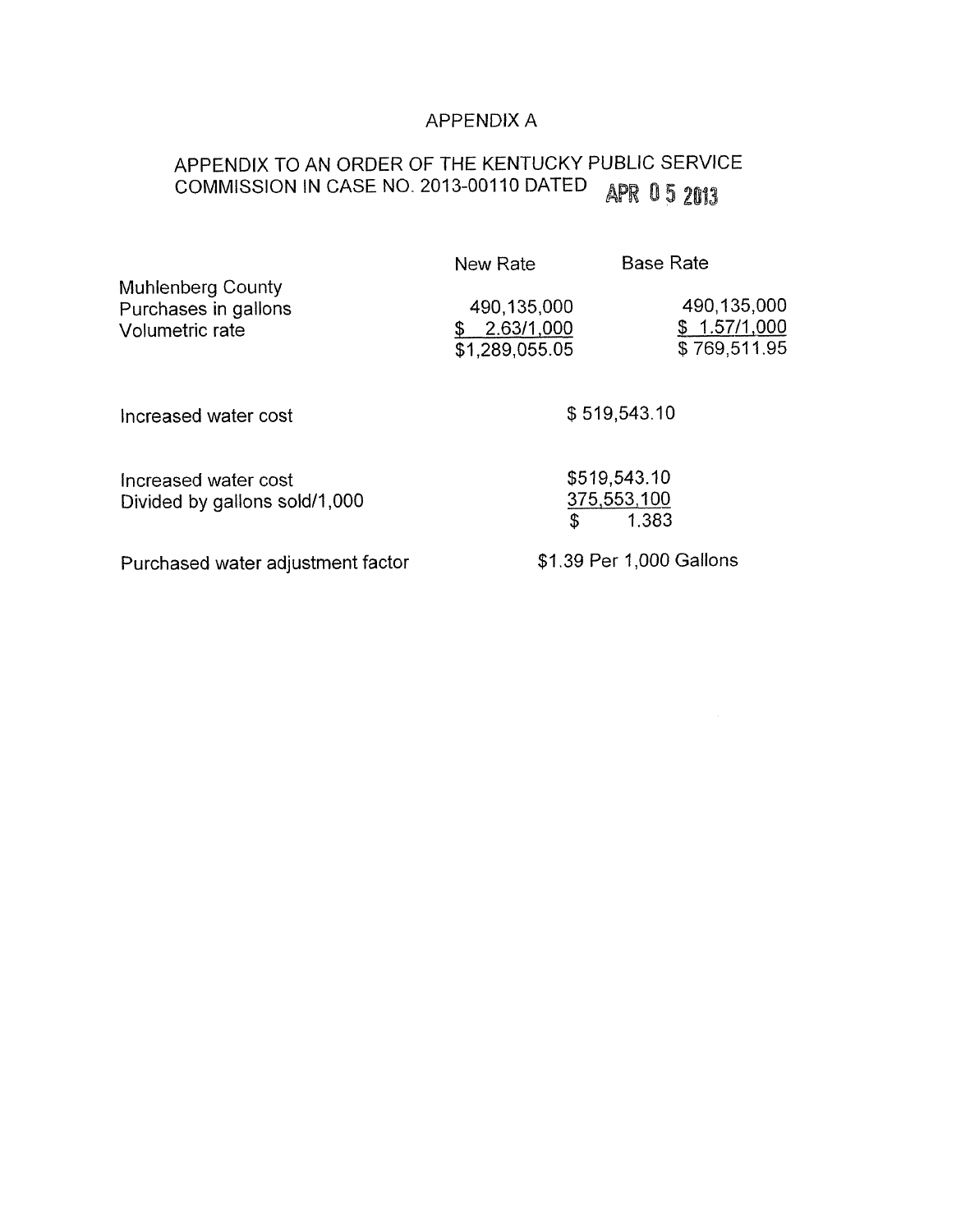#### APPENDIX B

## APPENDIX TO AN ORDER OF THE KENTUCKY PUBLIC SERVICE COMMISSION IN CASE NO. 2013-00110 DATED APR 0 5 2013

The following rates and charges are prescribed for the customers in the area served by Muhlenberg County Water District. All other rates and charges not specifically mentioned herein shall remain the same as those in effect under authority of the Commission prior to the effective date of this Order

#### Monthly Water Rates

#### 5/8- x 3/4-lnch Meter

| First    | 2,000 gallons  |
|----------|----------------|
| Next     | 8,000 gallons  |
| Next     | 10,000 gallons |
| Next     | 30,000 gallons |
| All Over | 50,000 gallons |

#### 1-Inch Meter

| First    | 5,000 gallons    |
|----------|------------------|
| Next     | 5,000 gallons    |
| Next     | $10,000$ gallons |
| Next     | 30,000 gallons   |
| All Over | 50,000 gallons   |

#### 1 1/2-lnch Meter

| First    | 11,000 gallons |
|----------|----------------|
| Next     | 9,000 gallons  |
| Next     | 30,000 gallons |
| All Over | 50,000 gallons |

#### 2-Inch Meter

| First    | 16,000 gallons |
|----------|----------------|
| Next     | 4,000 gallons  |
| Next     | 30,000 gallons |
| All Over | 50,000 gallons |

|  | \$ 25.31 Minimum bill |  |
|--|-----------------------|--|
|  |                       |  |

- 8.84 per 1,000 gallons
- 8.18 per 1,000 gallons
- 7.53 per 1,000 gallons
- 6.87 per 1,000 gallons

## \$ 51.83 Minimum bill

- 8.84 per 1,000 gallons
- 8.18 per 1,000 gallons
- 7.53 per 1,000 gallons
- 6.87 per 1,000 gallons
- \$ 104.18 Minimum bill
	- 8.18 per 1,000 gallons
	- 7.53 per 1,000 gallons 6.87 per 1,000 gallons
	-

\$ 145.06 Minimum bill 8.18 per 1,000 gallons 7.53 per 1,000 gallons 6.87 per 1,000 gallons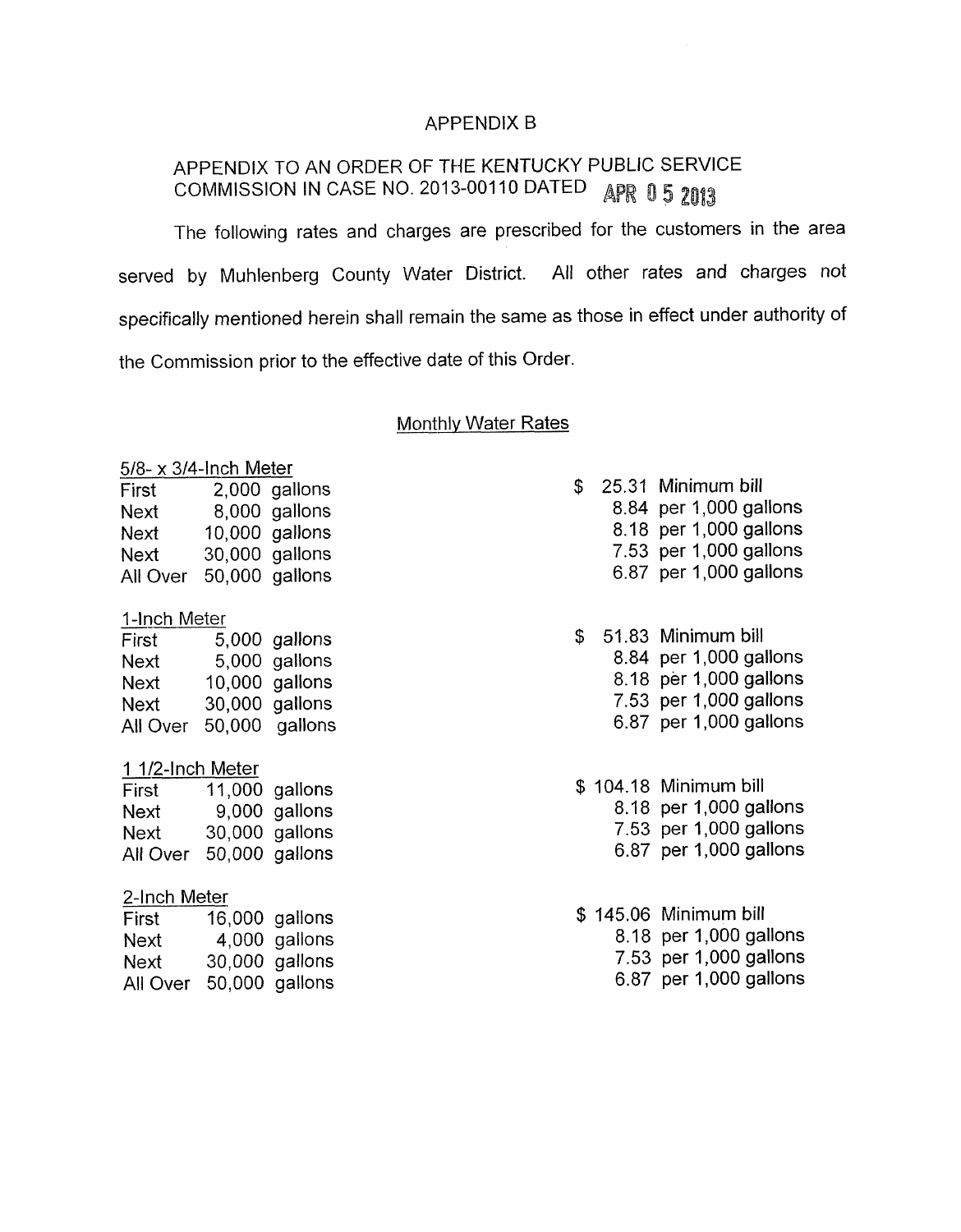## 3-Inch Meter

| First                   | 26,000 gallons |
|-------------------------|----------------|
| Next                    | 24,000 gallons |
| All Over 50,000 gallons |                |

## 4-Inch Meter

| First    | 36,000 gallons |
|----------|----------------|
| Next     | 14,000 gallons |
| All Over | 50,000 gallons |

Wholesale Rate

\$ 222.91 Minimum bill 7.53 per 1,000 gallons 6.87 per 1,000 gallons

\$ 298.19 Minimum bill 7.53 per 1,000 gallons 6.87 per 1,000 gallons

\$ 5.74 per 1,000 gallons